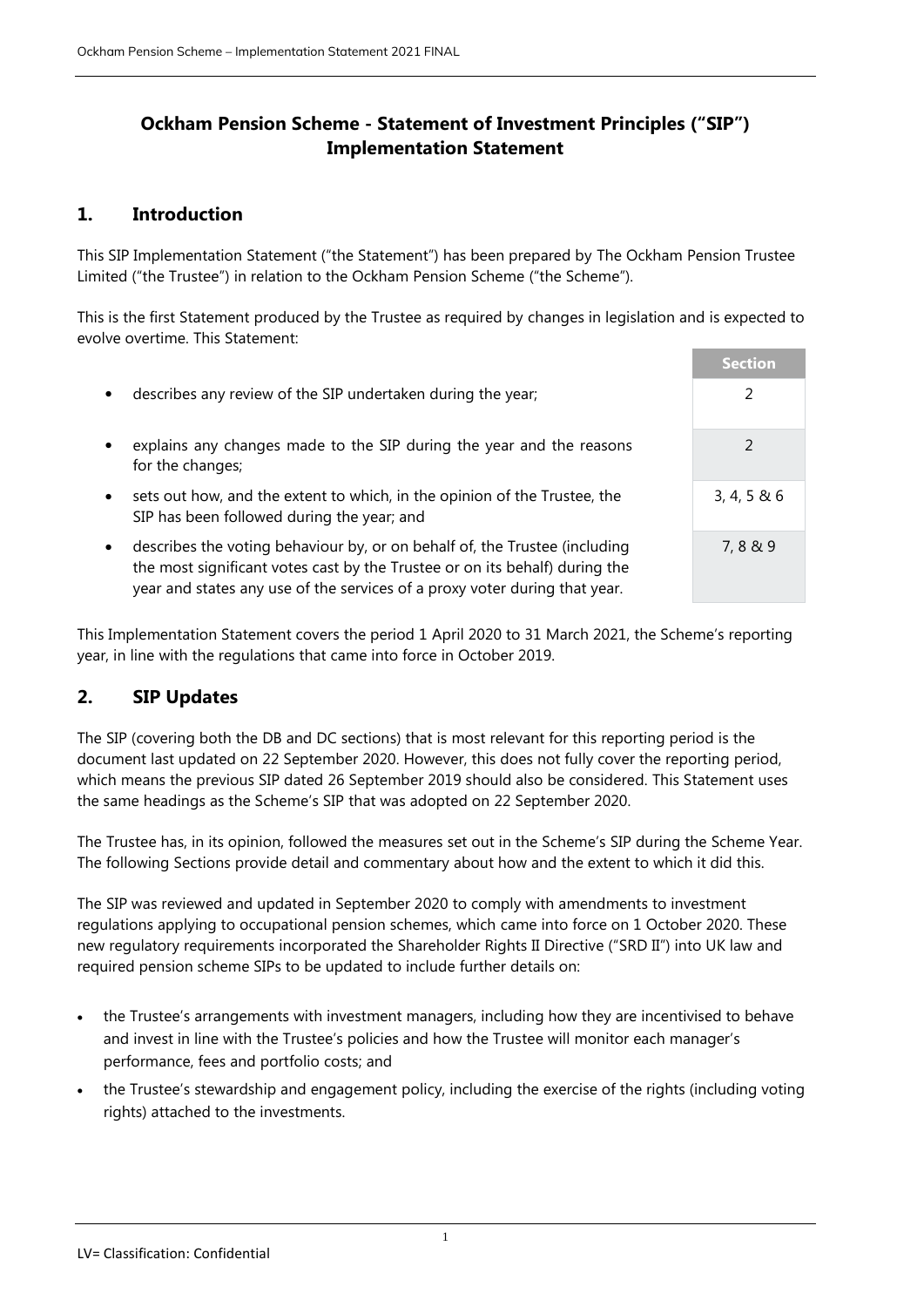# **3. Overview of Trustee's Actions - Defined Benefit ("DB") Section**

#### *Investment Objectives and Strategy*

During the reporting period there was no change to the Scheme's investment objective to reach full funding on a low-risk basis (gilts +0.25%) by 2028.

Overall, there were no significant changes to the DB section's Strategic Asset Allocation ("SAA") over the course of the reporting period. The Scheme's agreed SAA reflects the Trustee's view of the most appropriate investments and balance different funds' risk/reward characteristics to support the DB Section's funding objective. A review of the DB Section's SAA took place in September 2020, and the changes were implemented after the period covered in this report. These changes will be described in the next implementation statement.

#### *Trustee's policies for investment managers*

The Trustee relies on Investment Managers for the day-to-day management of the DB Section's assets but retains control over the Scheme's investment strategy.

The Investment Managers are responsible for the day-to-day management of the Scheme's assets in accordance with guidelines agreed with the Trustee, as set out in the Investment Management Agreements ("IMAs") or pooled fund prospectuses. The Investment Managers have discretion to buy, sell or retain individual securities in accordance with these guidelines. Each of the investment managers' fees are related to the amount of assets managed within their portfolios. Minimum fees may also apply in some cases.

#### *Trustee's policies on Responsible Investment*

The Trustee believes that it should act as a responsible steward of the assets in which the Scheme invests as this can improve the longer-term returns of its investments. The Trustee notes that sustainable financial outcomes are better leveraged when supported by good governing practices, such as board accountability. For a review of the Responsible Investment policies, please see section 6.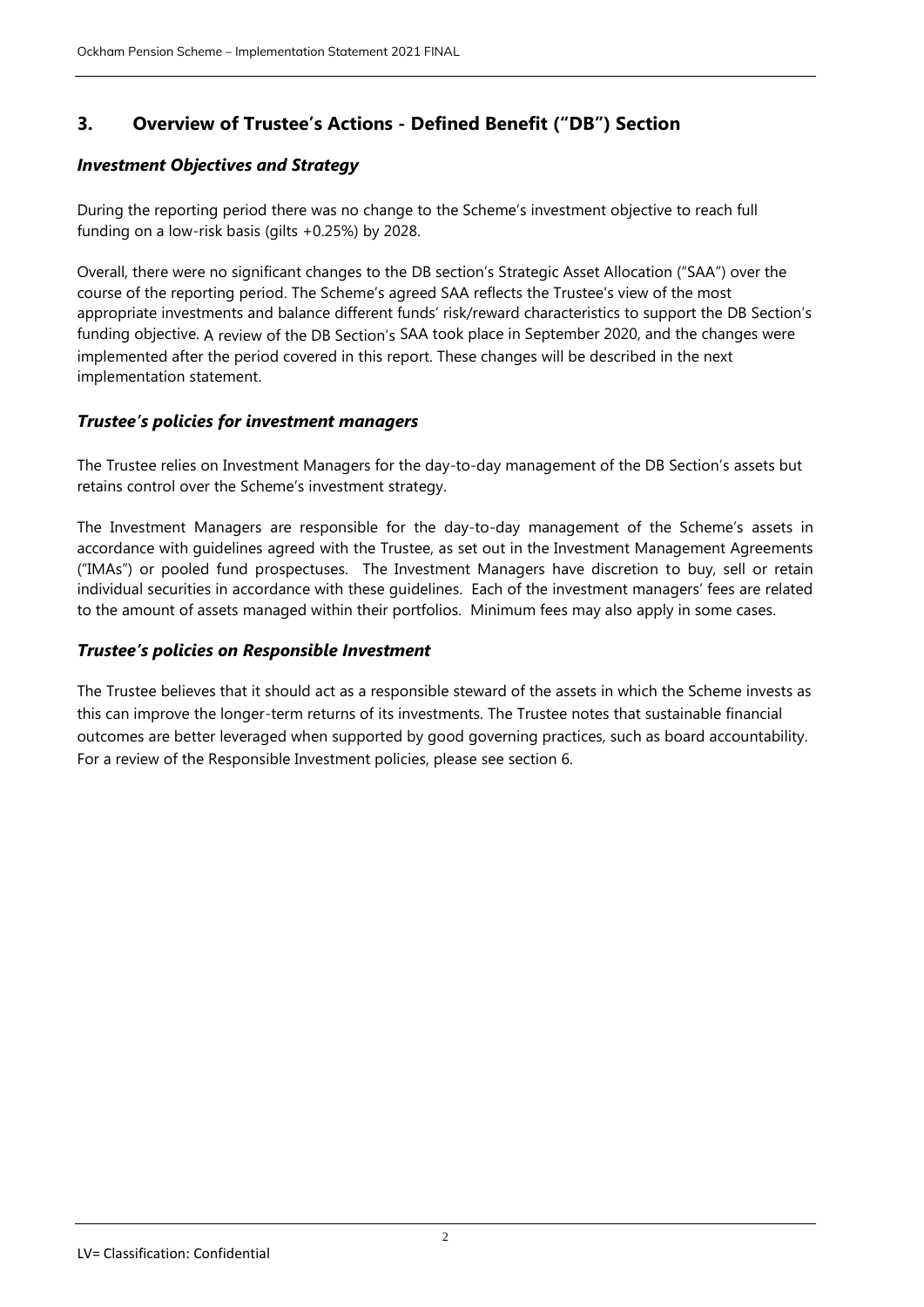# **4. Review of DB SIP Policies**

# *4.1. DB Section Objectives*

The Trustee considers and monitors multiple metrics to ensure progress towards objectives (outlined below), including its primary responsibility which is to manage the DB Section so that members receive their benefits as and when they fall due. This objective was met during the reporting period. The Trustee engaged with the employer regarding its financial strength and the likelihood of further contributions. The Trustee also obtained guidance and written advice from its Investment Consultant as appropriate. The majority of the advice was provided at Funding and Investment Sub-Committee ("FISC") meetings, where papers were submitted in advance and then discussed at the meeting.

## *4.2. Investment Strategy*

The Trustee uses the Pensions Risk Management Framework ("PRMF") to monitor the DB Section's progress towards its objective. The PRMF sets out the return target, risk tolerance, hedging levels and collateral requirements for the investment strategy. It was reviewed monthly in between meetings, and quarterly by the Trustee at FISC meetings, with clear written advice provided by the Investment Consultant when any of the metrics used to measure the objectives fell outside the pre-agreed constraints.

## *4.3. Strategic Asset Allocation*

The Trustee reviewed the SAA to ensure that the portfolio maintained its suitability for the Scheme's objectives. If issues arise outside of the Trustee's annual review, these would be flagged at the quarterly FISC meetings and discussed. The Investment Consultant communicates this to the FISC, alongside advice as required. No such issues arose during the reporting period.

The most recent review was in September 2020, with the recommended changes being made after the reporting period. However, as mentioned above, the resulting changes were made after 31 March 2021 and so will be reported in the next Implementation Statement.

### *4.4. Balance between different kinds of investments*

The DB Section holds a wide variety of different investments within major markets to ensure that the overall portfolio is well diversified. The Investment Consultant reviews the relative asset weightings against their benchmark weighting every year. This is to help provide the Trustee with written advice on which mandates should be invested / disinvested from when considering how to meet the Scheme's required cashflow needs.

## *4.5. Kinds of investments to be held*

The Trustee maintains a list of investments currently permitted and seeks guidance and written advice from its Investment Consultant as appropriate. Over the year the Scheme was only invested in permitted assets.

### *4.6. Choosing investments*

The Trustee delegates all day-to-day DB Section investment duties to the DB Section's Investment Managers. The Scheme holds investments in both segregated and pooled arrangements. For the segregated arrangements, the long-term relationships between the Trustee and its managers are set out in separate IMAs that document the investment guidelines within which they must operate.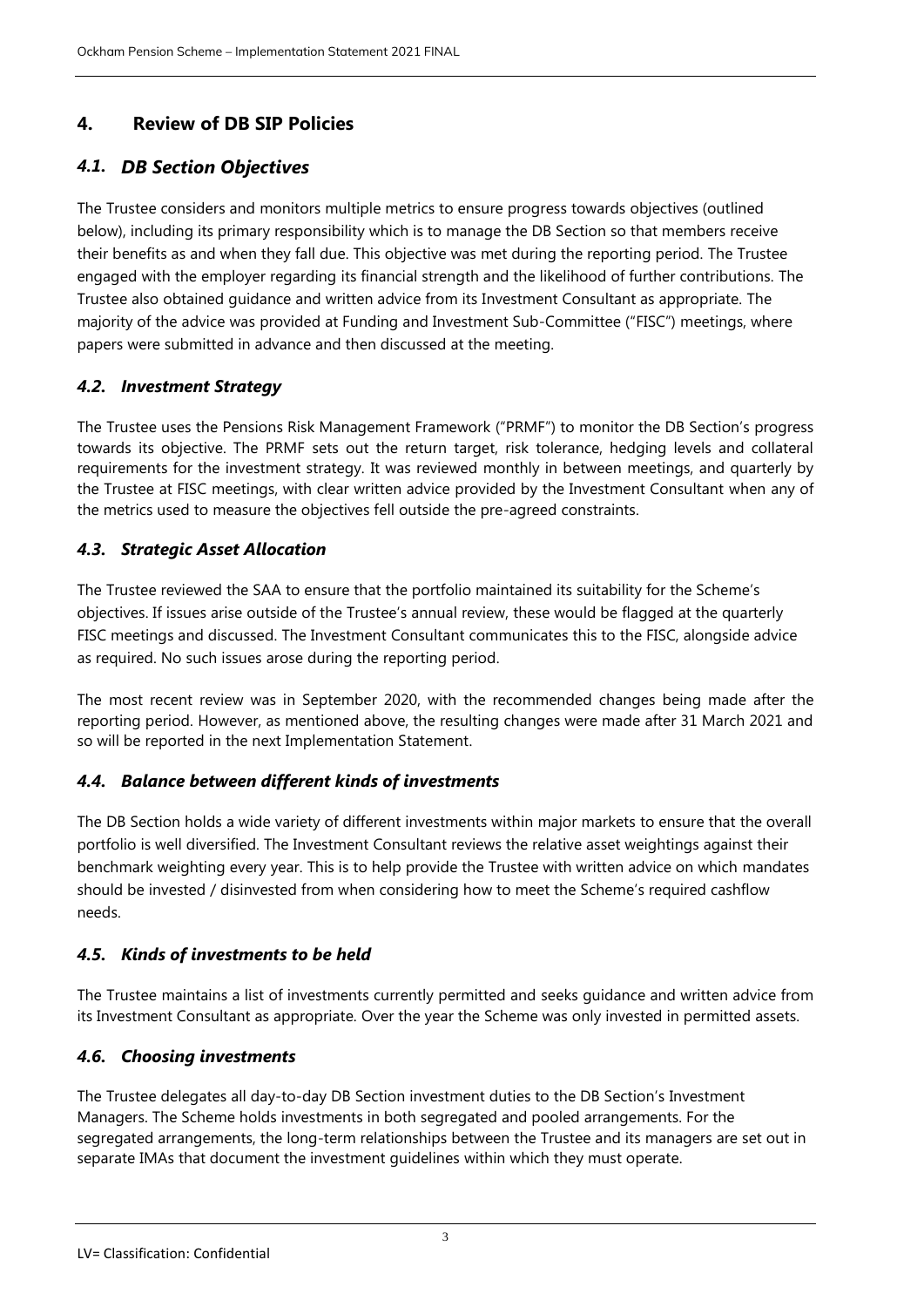For pooled arrangements, the Scheme's investments are managed according to standardised fund terms. These terms are reviewed by the Scheme's legal advisors and Investment Consultant at the point of investment to ensure that they are aligned with the Scheme's long-term investment strategy and market best practice.

## *4.7. Risks*

The SIP lists a number of risk factors that the Trustee believes may result in a failure to meet the agreed objectives. The Trustee monitored and managed these risks through measures specific to each risk on a quarterly basis. It sought guidance and written advice from its Investment Consultant as appropriate. One example of a change that was made following a review of the PRMF was to increase the level of interest rate and inflation hedging to be in line with the improving funding level.

## *4.8. Custody*

JP Morgan is the Scheme's appointed custodian. Their primary role is the administration of the Scheme's funds held in the segregated arrangements. The Scheme's pooled fund assets have their own dedicated custodian.

## *4.9. Monitoring*

Investment Manager performance was reviewed quarterly through the use of the Manager Monitoring Report over both a short and long-term investment horizon. Long-term investment manager suitability is typically reviewed every three years. The Trustee seeks guidance and written advice from its Investment Consultant as appropriate.

The Trustee, with help from Redington, reviews the fees, transaction costs and turnover requirements annually to confirm they remain reasonable. These reviews are done annually and the latest review (completed in [May]) showed that all manager fees were inline or better than that available in the market. If any of these had become unreasonable, this would be communicated to the Trustee and action would be taken.

### *4.10. Rights attaching to investments*

Evidence of voting rights during the reporting period are outlined in section 7 of this statement.

## **5. Review of DC SIP Policies**

## *5.1. Investment Objectives, Investment Policy and Default investment strategy*

The Trustee, with the help of its advisers and in consultation with the sponsoring employer, conducted a formal review of the strategy and performance of the default arrangement and self-select range in March 2021, The Trustee considered the DC Section's membership demographics and the variety of ways that members may draw their benefits in retirement from the DC Section as part of this review.

Based on the outcome of this analysis, the Trustee concluded that the default arrangement has been designed to be in the best interests of the majority of the DC Section members and reflects the demographics of those members. As part of the formal strategy review, the Trustee agreed to introduce an allocation to a climate-tilted equity fund in the lifetime strategies. The Trustee is currently considering the implementation of these changes.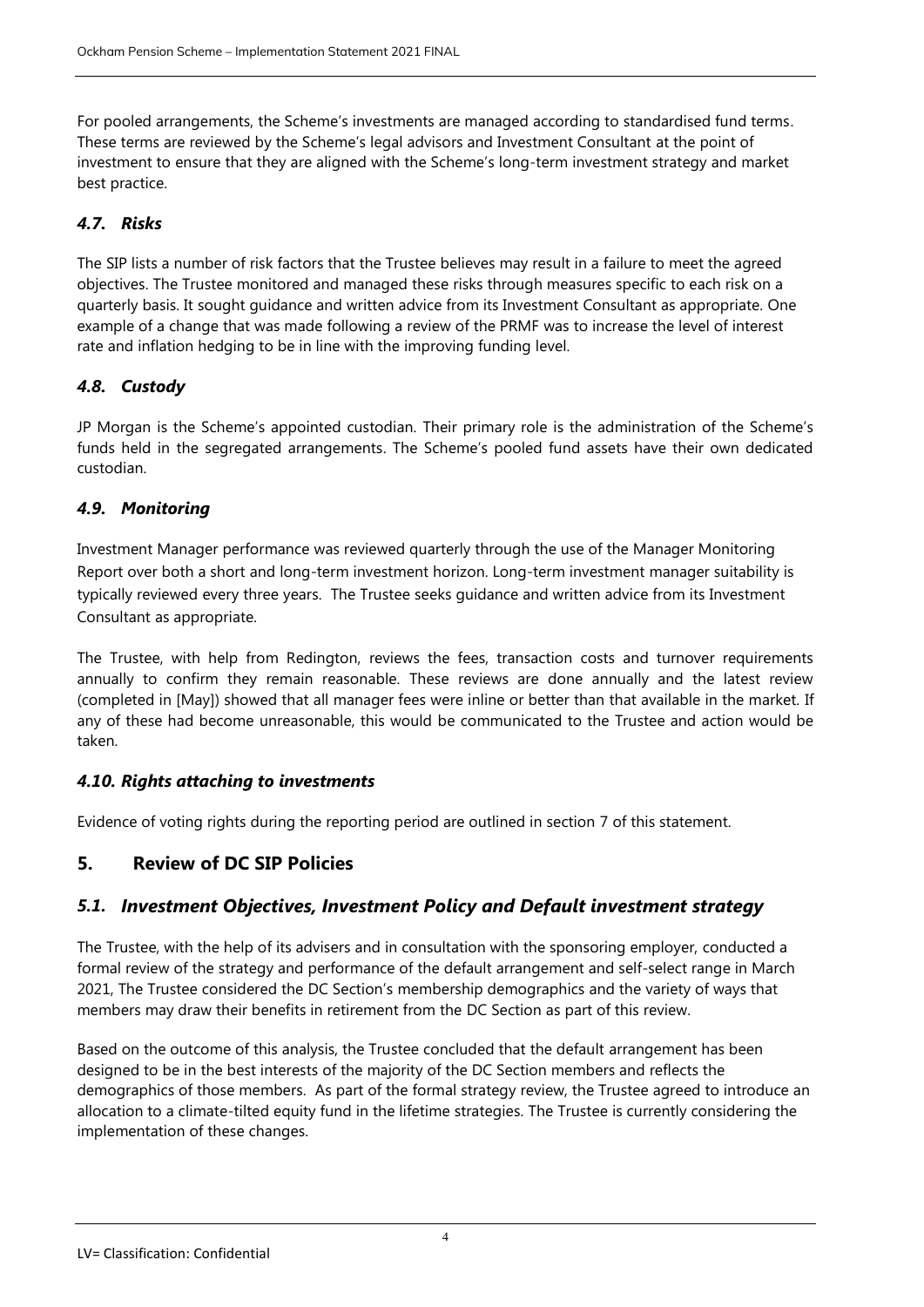The Trustee also provides members with access to a range of investment options which it believes are suitable for members to self-select and enable appropriate diversification based on members' attitude to investment risk. The Trustee has made available a self-select fund range to members covering all major assets classes as set out in Appendix A of the SIP.

The Trustee regularly monitors the take up of the self-select fund range and recognises that it is limited.

# *5.2. Risks*

Risks are monitored on an ongoing basis with the help of the investment adviser. In the SIP, the Trustee has stated its policy in relation to specific risks together with how these risks are managed by the Trustee.

The Trustee addresses the risk of inadequate returns by making use of equity and equity-based funds that are expected to provide positive returns above inflation over the long term. These are used in the growth phase of the default strategy and are also made available within the self-select options. These funds are expected to produce adequate real returns over the longer term.

The Trustee addresses valuation risk by appointing investment managers that are expected to manage this risk appropriately. In March 2020, just prior to the Scheme Year covered by this Statement, the underlying fund of the My Property Fund was suspended due to uncertainty in the valuations of the underlying assets due to the Covid-19 pandemic. This suspension was subsequently lifted in September 2020 once this valuation risk was no longer a concern.

Section 5.1 covers risks in relation to lack of diversification. Manager risk is covered in Section 5.7. The risk of excessive charges is covered under Section 5.5. Illiquidity risk is covered under Section 5.4 and ESG risks are covered under Section 6.1.

As part of the formal strategy review in March 2021, the Trustee considered the investment risks set out in the SIP. It also considered a wide range of asset classes for investment, taking into account the expected returns and risks associated with those asset classes as well as how these risks can be mitigated. The Trustee concluded that the performance has been broadly as expected and was in line with the stated aims and objectives and that the design of the Default Lifetime remains appropriate given the Scheme's risk profiles and membership.

The Trustee maintains a risk register which is discussed at quarterly meetings, over the Scheme year the Trustee are happy that Scheme risks have been monitored and managed appropriately and changes to these risks have been appropriately captured.

# *5.3. Suitability*

The Trustee's policy in the SIP covering Suitability and how this was addressed during the Scheme year is covered in Section 5.1.

# *5.4. Liquidity*

It is the Trustee's policy to invest in funds that offer regular dealing to enable members to readily realise and change their investments. All of the DC Section funds which the Trustee offers are open-ended and daily priced.

# *5.5. Charges, transaction costs and value for money*

The Trustee undertook a value for members' assessment on 7 July 2021. This covered the same period as this Statement and assessed a range of factors, including the fees payable to managers in respect of the DC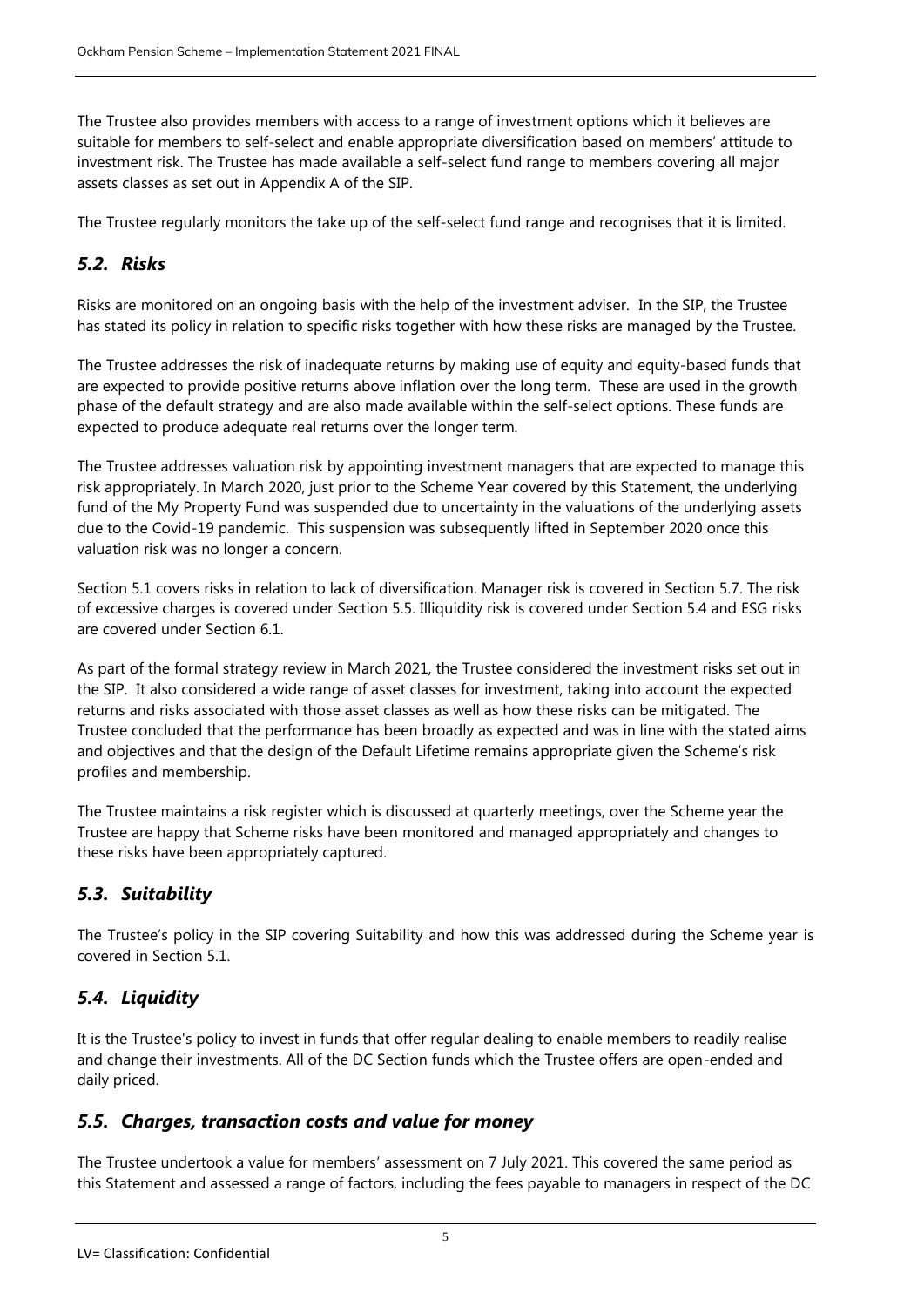Section. These were found to be competitive when compared against schemes of similar sized mandates. As part of the value for members assessment the Trustee evaluated the long-term transaction costs incurred by members to ensure that they are appropriate and enable it to query any transaction costs considered to be higher than expected with the relevant investment managers.

Value for money is also included on the Scheme's risk register, which was discussed at quarterly meetings and also explicitly presented to the Trustee at the July meeting. Overall, the Trustee concluded that the investment managers provide good value for money.

## *5.6. Default investment strategy and other investment options*

Details relating to the review of the default arrangement and self-select range are covered in Section 5.1.

# *5.7. Monitoring*

The Trustee has entered into a contract with a platform provider, Aviva, who makes available the range of investment options to members. As all the funds are accessed via an agreement with the Scheme's platform provider, there is no direct legal relationship between the Scheme and the underlying investment managers of the DC Section investment funds. Nevertheless, the Trustee is responsible for appointing and providing governance oversight of the managers which the Scheme accesses via the Aviva arrangement. The Trustee delegates the monitoring of Aviva's performance to the Defined Contribution Sub-Committee ("DCSC"). The DCSC reviews Aviva's performance on a triannual basis and the service Aviva provides members on an annual basis as part of the Value for Money assessment.

The DC section's investment adviser, LCP, monitors the managers on an ongoing basis, through regular research meetings. LCP also monitors any developments at managers and informs the Trustee promptly about any significant updates or events they become aware of with regard to the DC Section's managers that may affect the managers' ability to achieve their investment objectives. This includes any significant change to the investment process or key staff for any of the funds the DC Section invests in, or any material change in the level of diversification in the fund. As part of the formal strategy review noted in Section 5.1, LCP included updates to any research views of the DC Section's manager arrangements.

As part of its advice on the selection and ongoing review of the investment managers LCP incorporates its assessment of the nature and effectiveness of managers' approaches to financially material considerations (including climate change and other ESG considerations), voting and engagement.

The Trustee was comfortable with all of its investment manager arrangements based on LCPs monitoring of the arrangements in the quarterly performance monitoring reports and the findings of the 4 March 2021 strategy review. Therefore no changes were made to the manager arrangements over the Scheme Year.

The Trustee monitors the performance of the DC Section's investment managers at triannual Trustee meetings, using the quarterly performance monitoring report. The report shows the performance of each manager over the quarter, one year as well as three and five years where performance data is available. Performance is considered in the context of the manager's benchmark and objectives.

The most recent quarterly performance monitoring report shows that all managers have performed broadly in line with expectations over the long-term with the exception of the My Diversified Growth (Active) Fund. The underlying allocation of this Fund was changed on 9 July 2019 and historic (under)performance over three and five years relates to the Fund's former underlying manager. However, the My Diversified Growth (Active) Fund has achieved its target over shorter time periods under the current manager.

The Trustee's monitoring of manager fees is covered under Section 5.5.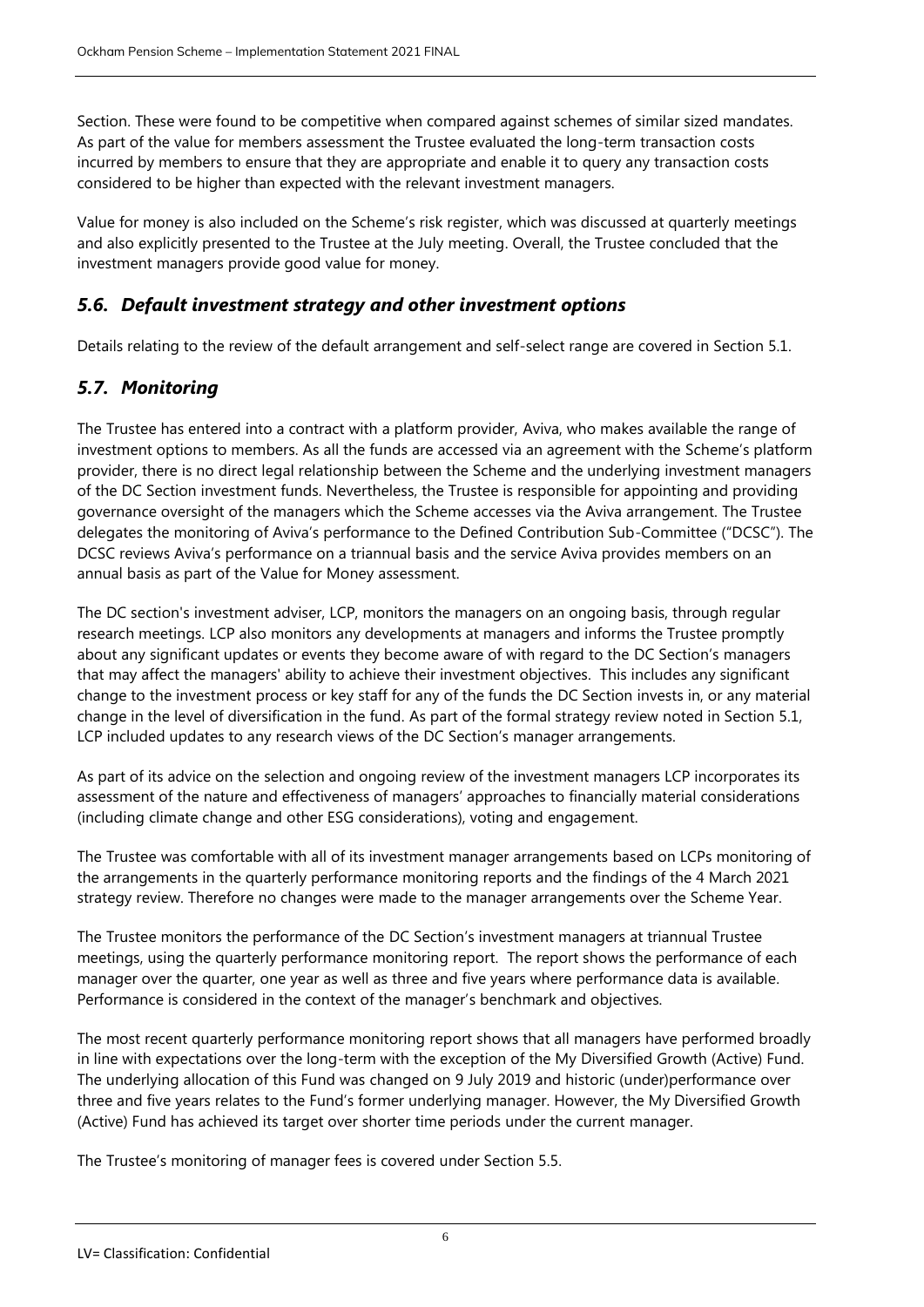# **6. Review of Responsible Investment Policies (applies to both DB and DC Sections)**

# *6.1. Environmental, Social and Governance Factors and Stewardship*

Environmental, Social and Governance ("ESG") factors would have been considered in any selection and monitoring processes, but no new managers were selected during the reporting period. Over the 12 months, all Investment Managers were signatories of the UN PRI.

For the DB Section, the Trustee has delegated Investment Managers full discretion in evaluating ESG factors, including climate change considerations, and exercising voting rights and stewardship obligations. The investment advisor considers ESG risks when making recommendations to the Trustee and the Trustee considers ESG risks when making investment decisions. Managers' approaches to ESG are one of several key factors that are assessed by the Trustee's investment advisor when making manager recommendations to the Trustee, and these are monitored by the investment advisors on an ongoing basis after appointment. In addition, the UN PRI ESG ratings are included in the quarterly manager monitoring reports received by the Trustee and discussed at FISC meetings.

For the DC Section, as part of its advice on the selection and ongoing review of the Investment Managers, the Scheme's investment adviser, LCP, incorporates its assessment of the nature and effectiveness of managers' approaches to financially material considerations (including climate change and other ESG considerations), voting and engagement. In March 2021, the Trustee reviewed LCP's responsible investment (RI) scores for the existing managers and funds, along with LCP's qualitative RI assessments for each fund and red flags for any managers of concern. These scores cover the manager's approach to ESG factors, voting and engagement. The fund scores and assessments are based on LCP's ongoing manager research programme and it is these that directly affect LCP's manager and fund recommendations. The manager scores and red flags are based on LCP's Responsible Investment Survey 2020. The highest score available is 4 (strong) and the lowest is 1 (weak). This Scheme Year none of the DC Section's managers scored a 2 or lower. Therefore, the Trustee was satisfied with the results of the review and no further action was taken.

As part of the formal strategy review of the DC Section conducted in March 2021, the Trustee considered allocating to a climate-tilted equity fund in the default lifetime strategy and a replacement fund underlying the My Ethical Fund. As noted under Section 5.6, the Trustee is currently considering the implementation of these changes.

The Trustee requires its managers to practise good stewardship on its behalf in order to promote the longterm success of the Trustee's investments. The Trustee discloses manager voting records to members annually in this Statement. The manager voting records are included in Section 8.

# **7. Voting behaviour**

All of the Trustee's holdings in listed equities are within pooled funds and the Trustee has delegated to its Investment Managers the exercise of voting rights. Therefore, the Trustee is not able to direct how votes are exercised and the Trustee itself has not used proxy voting services over the Scheme Year. A description of the Scheme's managers' use of proxy voting services has been included in Section 8.

In this Implementation Statement we have included voting data on the Scheme's funds that hold equities as follows:

### **DB Section**

Not applicable for the investment mandates held in the DB section.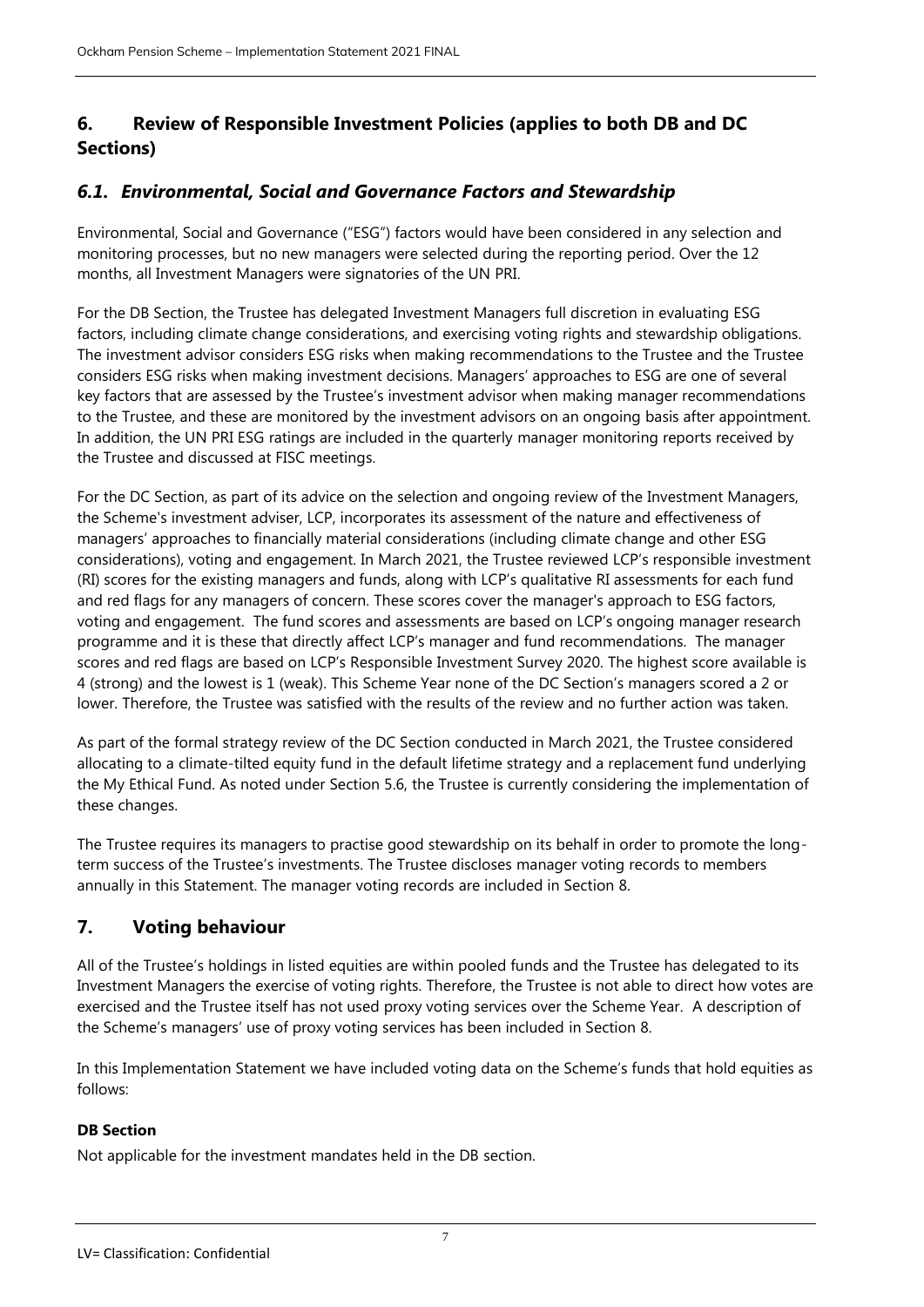### **DC Section**

- BlackRock Aquila World Equity Index Fund *(underlying fund of the My Global Shares Fund and My Balanced Growth Fund)*
- LGIM Diversified Equity Factor Fund *(underlying fund of the My Global Shares Fund and My Balanced Growth Fund)*
- LGIM Diversified Fund *(underlying fund of the My Balanced Growth Fund and the My Approaching Retirement Fund)*
- **Baillie Gifford Multi Asset Growth Fund** *(underlying fund of the My Balanced Growth Fund and the My Approaching Retirement Fund)*
- LGIM Ethical Global Equity Index Fund *(underlying fund of the My Ethical Global Equity Fund)*
- HSBC Islamic Global Equity Index Fund *(underlying fund of the My Islamic Global Equity Fund)*

For the DC Section, the Trustee has included funds which have equity holdings – four of which are used in the default lifetime strategy, plus two self-select funds,

# **8. Voting behaviour in DC Section**

### *8.1. Description of the voting processes*

#### **BlackRock**

Voting decisions are made by members of the BlackRock Investment Stewardship team with input from the wider investment team.

BlackRock takes a case-by-case approach to the items put to a shareholder vote. Analysis is informed by internally developed proxy voting guidelines, its pre-vote engagement with the company, its research, and any situational factors for a particular company.

BlackRock aims to vote at all shareholder meetings of companies in which its clients are invested. BlackRock will vote in favour of proposals where it supports the approach taken by a company's management or where it has engaged on matters of concern and anticipates management will address them. BlackRock will vote against management proposals where it believes the board or management may not have adequately acted to advance the interests of long-term investors.

Whilst BlackRock does subscribe to research from the proxy advisory firms, Institutional Shareholder Services ("ISS") and Glass Lewis, this is just one among many inputs into its voting analysis process. BlackRock primarily uses proxy research firms to synthesise corporate governance information and analysis into a concise, easily reviewable format so that BlackRock's investment stewardship analysts can readily identify and prioritise those companies where its own additional research and engagement would be beneficial. Other sources of information BlackRock uses includes the company's own reporting (its engagement and voting history with the company, the views of its active investors, public information and ESG research.

BlackRock has for over a decade also used an independent fiduciary, Sustainalytics, to vote proxies where they are required by regulation not to vote themselves or where there are actual or perceived conflicts of interest. The independent fiduciary makes voting decisions based solely on BlackRock's publicly available proxy voting guidelines.

### **LGIM**

LGIM's voting and engagement activities are driven by ESG professionals and its assessment of the requirements in these areas seeks to achieve the best outcome for all its clients. LGIM's voting policies are reviewed annually via stakeholder round table events and take into account feedback from its clients received at regular meetings and/or ad-hoc comments or enquiries.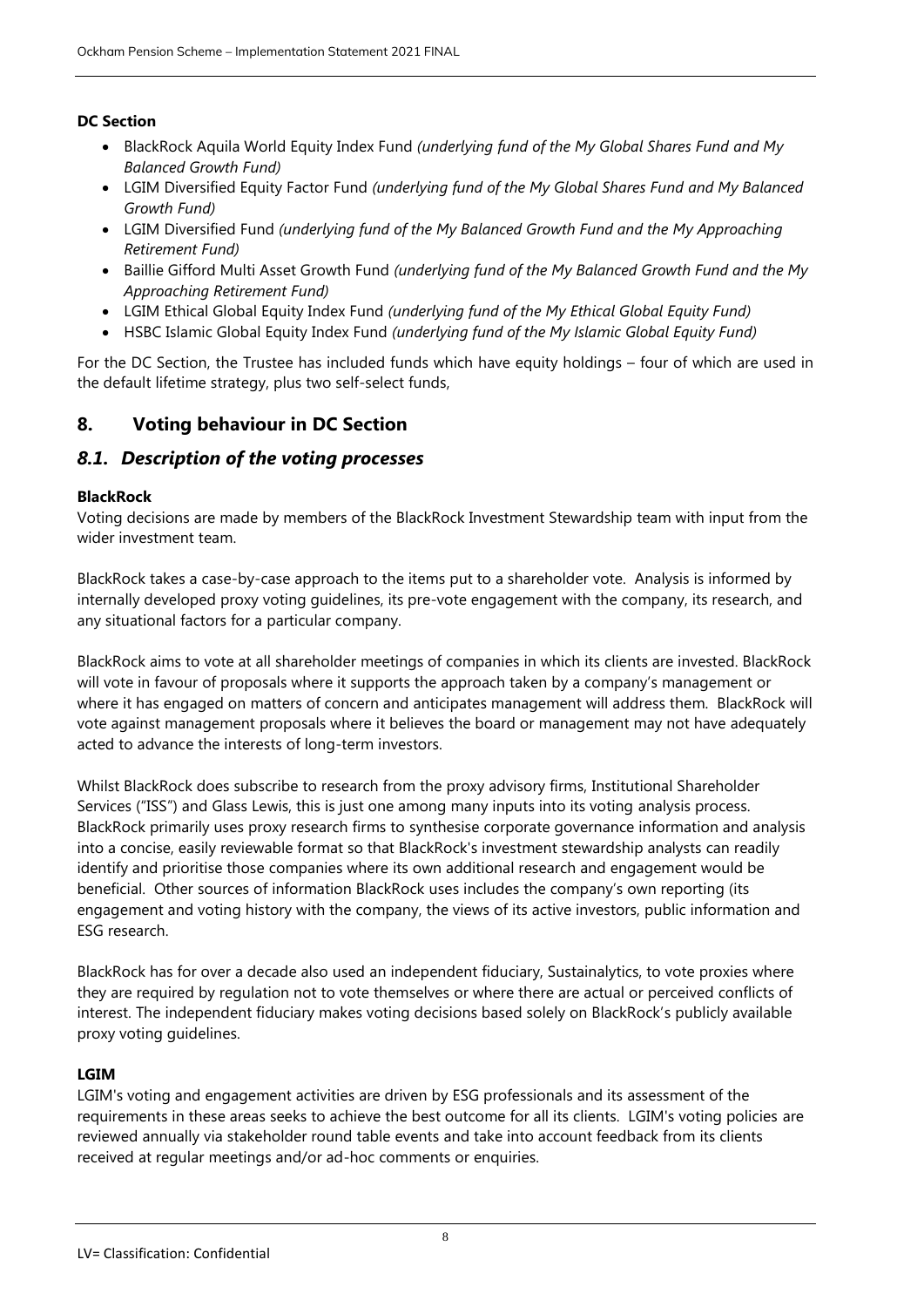All voting decisions are made by LGIM's Investment Stewardship team and in accordance with its relevant Corporate Governance & Responsible Investment and Conflicts of Interest policy documents, which are reviewed annually.

LGIM's Investment Stewardship team uses ISS' 'ProxyExchange' electronic voting platform to electronically vote. All voting decisions are made by LGIM and it does not outsource any part of the strategic decisions.

To ensure LGIM's proxy provider votes are in accordance with its position on ESG, LGIM has put in place a custom voting policy with specific voting instructions. These instructions apply to all markets globally and seek to uphold what LGIM considers are minimum best practice standards that all companies globally should observe, irrespective of local regulation or practice. LGIM retains the ability in all markets to override any vote decisions, which are based on its custom voting policy.

#### **Baillie Gifford**

All voting decisions are made by Baillie Gifford's Governance & Sustainability team in conjunction with investment managers. It does not regularly engage with clients prior to submitting votes.

Baillie Gifford's Governance and Sustainability team oversees voting analysis and execution in conjunction with its investment managers. Baillie Gifford does not outsource any part of the responsibility for voting to third-party suppliers, but it does utilise research from proxy advisers for information only. Baillie Gifford analyses all meetings in-house in line with its Governance & Sustainability Principles and Guidelines and endeavours to vote every one of its clients' holdings in all markets.

Whilst Baillie Gifford is cognisant of its proxy advisers' voting recommendations (ISS and Glass Lewis), it does not delegate or outsource any of its stewardship activities or follow or rely upon their recommendations when deciding how to vote on its clients' shares. All client voting decisions are made inhouse. As such Baillie Gifford votes in line with its in-house policy and not with the proxy voting providers' policies.

#### **HSBC**

HSBC exercises its voting rights as an expression of stewardship for client assets. It has global voting guidelines which protect investor interests and foster good practice, highlighting independent directors, remuneration linked to performance, limits on dilution of existing shareholders and opposition to poison pills.

HSBC uses ISS to assist with the global application of its voting guidelines. ISS reviews company meeting resolutions and provides recommendations highlighting resolutions which contravene its guidelines. HSBC reviews voting policy recommendations according to the scale of its overall holdings. The bulk of holdings are voted in line with the recommendation based on our guidelines.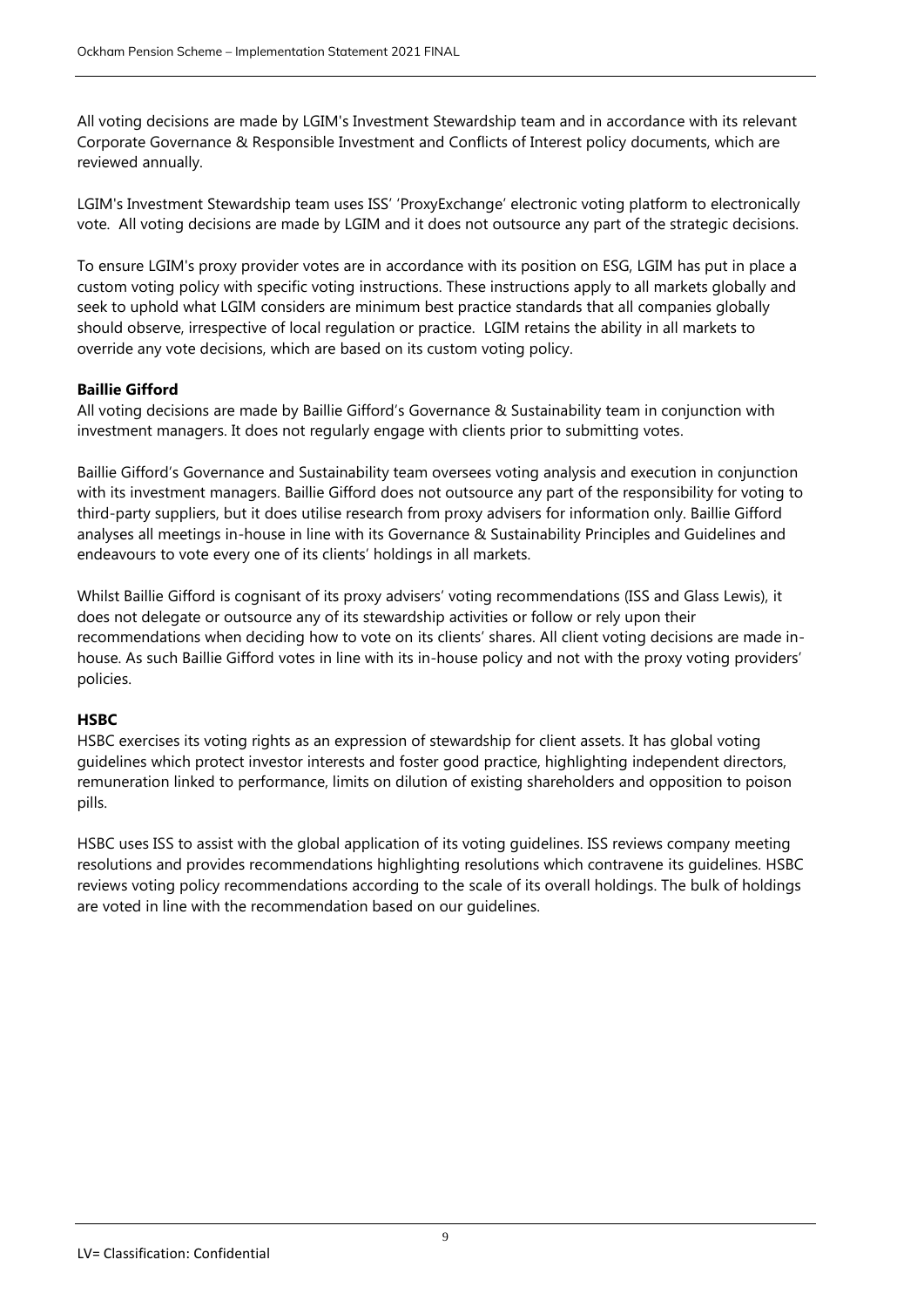# *8.2. Summary of voting behaviour over the Scheme year*

A summary of voting behaviour over the period is provided in the table below.

| <b>Manager Name</b>                                                                                                                             | <b>BlackRock</b>                                          | <b>LGIM</b>                                               | <b>LGIM</b>                       | <b>Baillie Gifford</b>                   | <b>LGIM</b>                                                 | <b>HSBC</b>                                                 |
|-------------------------------------------------------------------------------------------------------------------------------------------------|-----------------------------------------------------------|-----------------------------------------------------------|-----------------------------------|------------------------------------------|-------------------------------------------------------------|-------------------------------------------------------------|
| <b>Fund Name</b>                                                                                                                                | <b>Aquila World</b><br><b>Equity Index</b><br><b>Fund</b> | <b>Diversified</b><br><b>Equity Factor</b><br><b>Fund</b> | <b>Diversified</b><br><b>Fund</b> | <b>Multi Asset</b><br><b>Growth Fund</b> | <b>Ethical Global</b><br><b>Equity Index</b><br><b>Fund</b> | <b>Islamic Global</b><br><b>Equity Index</b><br><b>Fund</b> |
| <b>How many meetings</b><br>were you eligible to vote<br>at over the year to<br>31/03/2021? (1)                                                 | 3,298                                                     | 1,846                                                     | 11,362                            | 69                                       | 1,274                                                       | 109                                                         |
| <b>How many resolutions</b><br>were you eligible to vote<br>on over the year to<br>31/03/2021? (1)                                              | 41,138                                                    | 22,827                                                    | 115,604                           | 749                                      | 18,215                                                      | 1,597                                                       |
| What % of resolutions<br>did you vote on for<br>which you were eligible?                                                                        | 95.0%                                                     | 99.9%                                                     | 99.0%                             | 97.7%                                    | 99.9%                                                       | 91.6%                                                       |
| Of the resolutions on<br>which you voted, what %<br>did you vote with<br>management?                                                            | 93.8%                                                     | 83.1%                                                     | 81.7%                             | 92.6%                                    | 83.8%                                                       | 87.8%                                                       |
| Of the resolutions on<br>which you voted, what %<br>did you vote against<br>management?                                                         | $6.2\%$ <sup>1</sup>                                      | 16.5%                                                     | 17.7%                             | 7.0%                                     | 16.0%                                                       | 12.2%                                                       |
| Of the resolutions on<br>which you voted, what %<br>did you abstain from?                                                                       | $1.0\%$ <sup>1</sup>                                      | 0.4%                                                      | 0.6%                              | 1.5%                                     | 0.3%                                                        | 0.0%                                                        |
| In what % of meetings,<br>for which you did vote,<br>did you vote at least<br>once against<br>management?                                       | N/A <sup>1</sup>                                          | 5.6%                                                      | 6.4%                              | 20.3%                                    | 5.1%                                                        | 54.9%                                                       |
| What % of resolutions,<br>on which you did vote,<br>did you vote contrary to<br>the recommendation of<br>your proxy adviser? (if<br>applicable) | N/A <sup>2</sup>                                          | 0.4%                                                      | 0.2%                              | N/A                                      | 0.6%                                                        | 8.4%                                                        |

Some of the percentages in the table may not sum due to rounding.  $1$  In some of the regions in which the fund invests, a vote abstention can be classed as a vote against management. Where this applies, votes against management will be included in the % of vote abstentions.

<sup>2</sup> BlackRock's proxy voting process is led by the BlackRock Investment Stewardship team. BlackRock does not blindly follow proxy advisory firms voting recommendations.<sup>3</sup> Whilst Baillie Gifford is cognisant of its proxy advisers' voting recommendations (ISS and Glass Lewis), it does not delegate or outsource any of its stewardship activities or follow or rely upon their recommendations when deciding how to vote on its clients' shares.

The Trustee has interpreted "most significant votes" to mean those that:

- might have a material impact on future company performance;
- the investment manager believes to represent a significant escalation in engagement;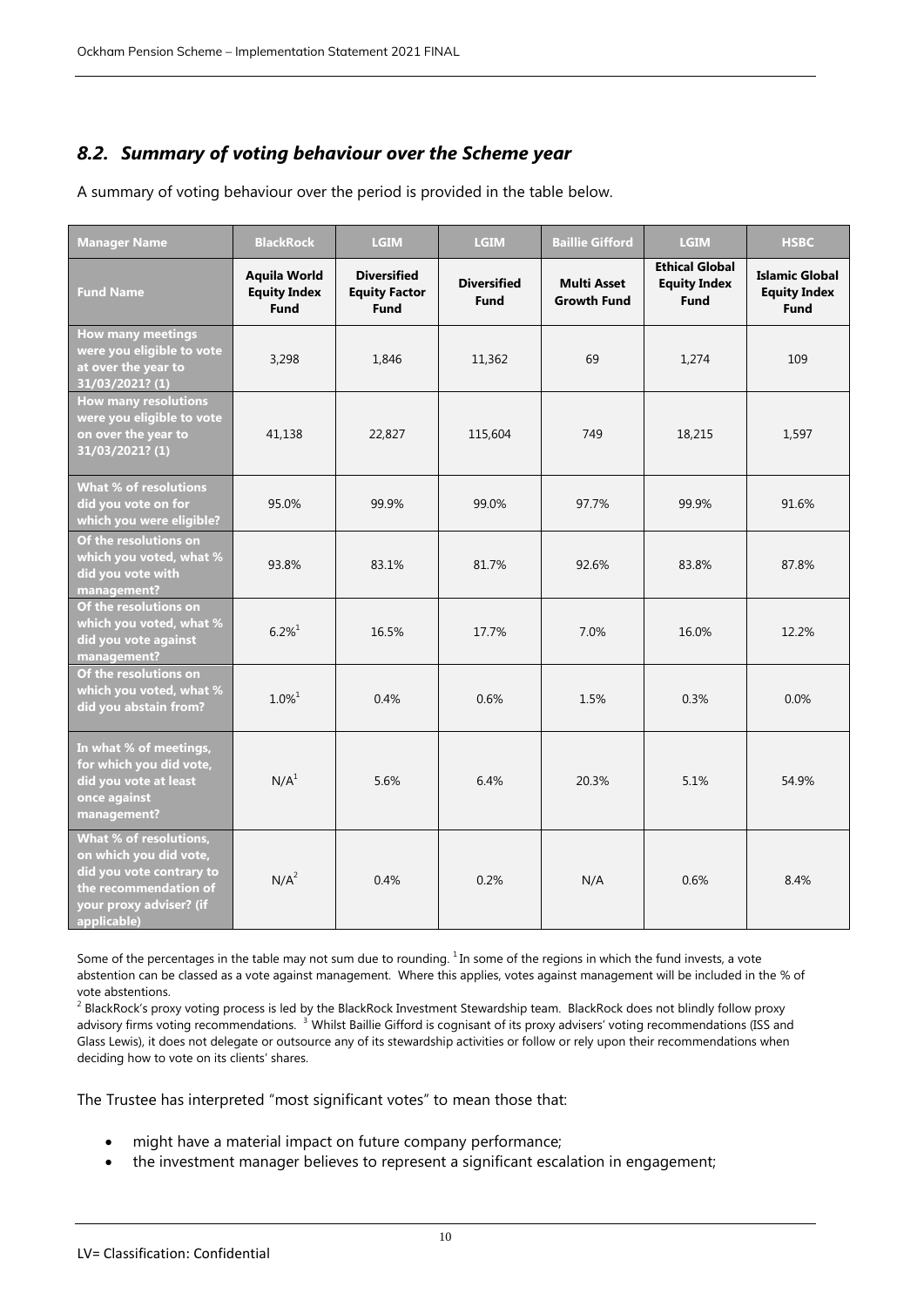- impact a material fund holding, although this would not be considered the only determinant of significance, rather it is an additional factor;
- have a high media profile or are seen as being controversial; and
- the Scheme or the sponsoring company has a particular interest in.

Due to the number of votes provided by the DC Section's managers the Trustee has chosen a subset of votes to report on in this Statement. The votes selected are those which relate to ESG factors. If members wish to obtain more manager voting information, this is available upon request.

# *8.3. Most significant votes*

#### **BlackRock Aquila World Equity Index Fund**

**Exxon Mobil Corporation, May 2020. Vote:** Against.

**Summary of resolution:** Elect directors Angela F. Braly and Kenneth C. Frazier and require an independent Board Chair

**Rationale:** BlackRock voted against electing the two directors due to insufficient progress of TCFD aligned reporting and related action; for failure to provide investors with confidence that the board is composed of the appropriate mix of skillsets; and can exercise independence from the management team to effectively guide the company in assessing material risk to the business. BlackRock voted for the Independent Chair proposal on account of BlackRock's belief that the Board would benefit from a more robust independent leadership structure.

**Criteria for which vote has been assessed as "most significant":** This was considered significant as BlackRock voted against management and BlackRock considers climate change to be a key financial risk for the company.

#### **LGIM Diversified Equity Factor Fund**

**Pearson, September 2020. Vote:** Against.

**Summary of resolution:** Amend remuneration policy was proposed at the company's special shareholder meeting, held on 18 September 2020.

**Rationale:** Pearson issued a series of profit warnings under its previous CEO. Yet shareholders have been continuously supportive of the company, believing that there is much value to be gained from new leadership and a fresh approach to their strategy. However, the company decided to put forward an all-or-nothing proposal in the form of an amendment to the company's remuneration policy. This resolution at the extraordinary general meeting (EGM) was seeking shareholder approval for the grant of a co-investment award, an unusual step for a UK company, yet if this resolution was not passed the company confirmed that the proposed new CEO would not take up the CEO role. This is an unusual approach and many shareholders felt backed into a corner, whereby they were keen for the company to appoint a new CEO but were not happy with the plan being proposed. However, shareholders were not able to vote separately on the two distinctly different items and felt forced to accept a less-than-ideal remuneration structure for the new CEO. LGIM spoke with the chair of the board earlier this year, on the board's succession plans and progress for the new CEO. LGIM also discussed the shortcomings of the company's current remuneration policy and spoke with the chair directly before the EGM to relay their concerns that the performance conditions were weak and should be re-visited, to strengthen the financial underpinning of the new CEO's award. LGIM also asked that the post-exit shareholding requirements were reviewed to be brought into line with their expectations for UK companies. In the absence of any changes, LGIM took the decision to vote against the amendment to the remuneration policy.